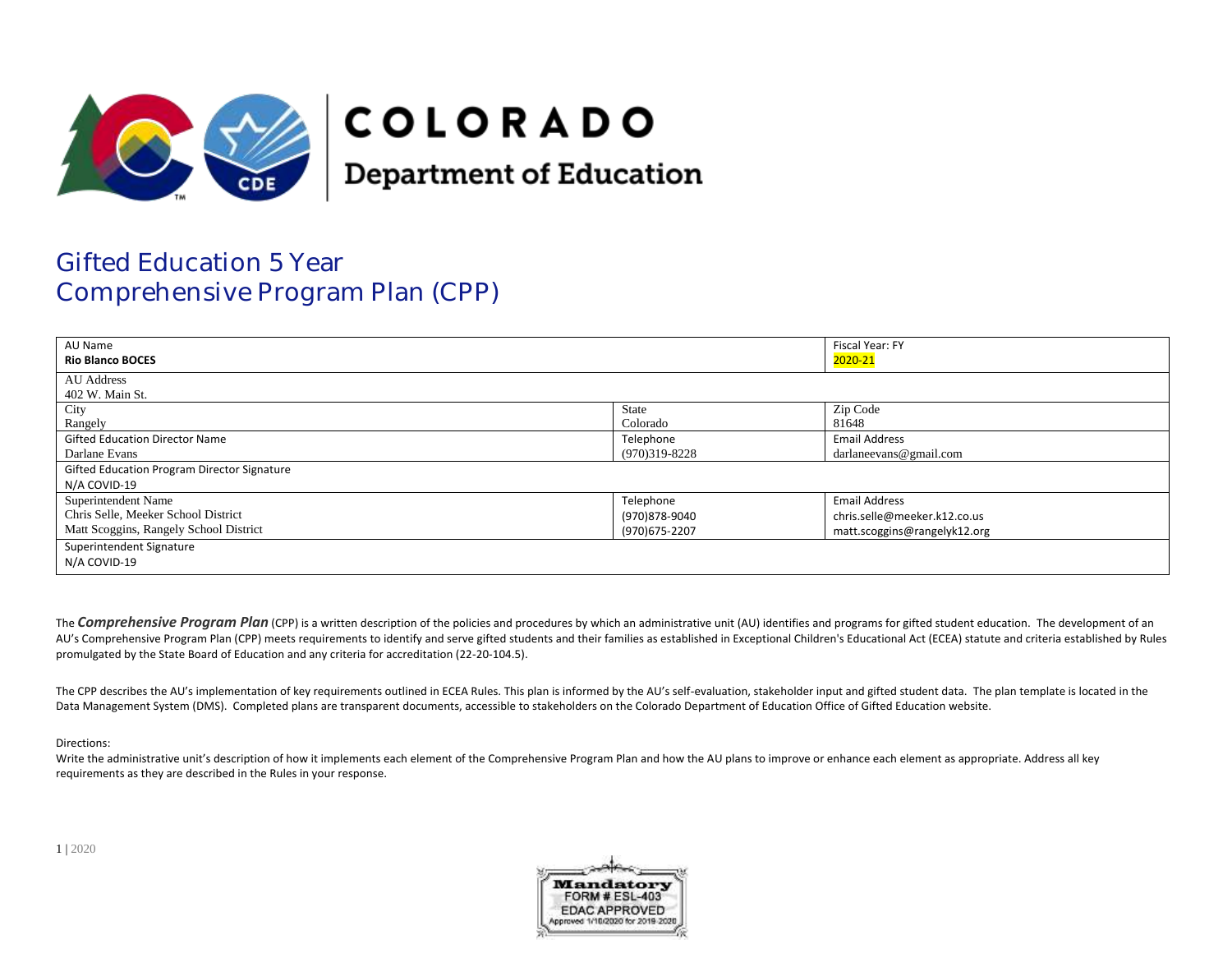| Comprenensive Program Pian   CPP                                                                                                                                                                               |                                                                                                                         |                                                                                                                                                                                                                                                                                                                                                                                                                                                                                                                                                                                      |
|----------------------------------------------------------------------------------------------------------------------------------------------------------------------------------------------------------------|-------------------------------------------------------------------------------------------------------------------------|--------------------------------------------------------------------------------------------------------------------------------------------------------------------------------------------------------------------------------------------------------------------------------------------------------------------------------------------------------------------------------------------------------------------------------------------------------------------------------------------------------------------------------------------------------------------------------------|
| <b>Exceptional Children's Education Act Program Element</b>                                                                                                                                                    | Please describe how the element is currently<br>implemented in the AU. Address every article of law<br>in each element. | If the AU plans to shift practices over the next<br>five years, use the following to explain:<br>Describe the specific action steps (activities,<br>$\bullet$<br>strategies) the AU will take<br>Identify the data, policies and procedures,<br>$\bullet$<br>and/or research that supports the specific<br>steps that were selected<br>Identify who is responsible for implementing<br>$\bullet$<br>these actions steps<br>Provide a timeline for implementation with<br>specific benchmarks and dates<br>Identify the measures used to assess the<br>success of the proposed action |
| Procedures for Parent, Family, and Student Engagement 12.02(2)(a)<br>$12.02(2)(a)(i)$ The program plan shall describe how the AU implements parent, family, and student                                        | In Rio Blanco BOCES, communication about gifted<br>education is highly valued. Stakeholders have access                 |                                                                                                                                                                                                                                                                                                                                                                                                                                                                                                                                                                                      |
| engagement and communication with regard to gifted education programs that include, but are not                                                                                                                | to information on programming, identification,                                                                          |                                                                                                                                                                                                                                                                                                                                                                                                                                                                                                                                                                                      |
| limited to: how parents are informed about access to identification procedures; ways to educate                                                                                                                | college/career planning, Advanced Learning Plans                                                                        |                                                                                                                                                                                                                                                                                                                                                                                                                                                                                                                                                                                      |
| parents and families about giftedness or parenting gifted students; information about involvement and<br>progress reporting; what programming options are available to match student strengths and challenges; | (ALPs) and student achievement through multiple<br>sources.                                                             |                                                                                                                                                                                                                                                                                                                                                                                                                                                                                                                                                                                      |
| information about concurrent enrollment; how to be involved in college and career planning; primary                                                                                                            |                                                                                                                         |                                                                                                                                                                                                                                                                                                                                                                                                                                                                                                                                                                                      |
| languages in the AU, and ways parents and families may participate in the school community.                                                                                                                    | One source of information is the Rio Blanco BOCES                                                                       |                                                                                                                                                                                                                                                                                                                                                                                                                                                                                                                                                                                      |
| 12.02(2)(a)(ii) In multi-district AUs and BOCES, methods of engagement and communication may vary                                                                                                              | Gifted and Talented Handbook. The Handbook details<br>the mission and vision of gifted education and how                |                                                                                                                                                                                                                                                                                                                                                                                                                                                                                                                                                                                      |
| based upon individual district procedures, but each district must have a plan for parent, family, and                                                                                                          | the program elements work together to comprise a                                                                        |                                                                                                                                                                                                                                                                                                                                                                                                                                                                                                                                                                                      |
| student communication and engagement.                                                                                                                                                                          | consistent and equitable system of supports for gifted                                                                  |                                                                                                                                                                                                                                                                                                                                                                                                                                                                                                                                                                                      |
|                                                                                                                                                                                                                | learners. The Handbook provides in-depth information<br>on the screening/identification process,                        |                                                                                                                                                                                                                                                                                                                                                                                                                                                                                                                                                                                      |
|                                                                                                                                                                                                                | programming/service delivery options, early                                                                             |                                                                                                                                                                                                                                                                                                                                                                                                                                                                                                                                                                                      |
|                                                                                                                                                                                                                | access/acceleration procedures, continuous program                                                                      |                                                                                                                                                                                                                                                                                                                                                                                                                                                                                                                                                                                      |
|                                                                                                                                                                                                                | evaluation process, roles and responsibilities of<br>stakeholders, and definitions of key vocabulary.                   |                                                                                                                                                                                                                                                                                                                                                                                                                                                                                                                                                                                      |
|                                                                                                                                                                                                                |                                                                                                                         |                                                                                                                                                                                                                                                                                                                                                                                                                                                                                                                                                                                      |
|                                                                                                                                                                                                                | Another source of information is the Rio Blanco BOCES                                                                   |                                                                                                                                                                                                                                                                                                                                                                                                                                                                                                                                                                                      |
|                                                                                                                                                                                                                | Gifted and Talented Program Brochure. The brochure<br>is a snapshot of the information available in the                 |                                                                                                                                                                                                                                                                                                                                                                                                                                                                                                                                                                                      |
|                                                                                                                                                                                                                | Handbook and it outlines options for programming,                                                                       |                                                                                                                                                                                                                                                                                                                                                                                                                                                                                                                                                                                      |
|                                                                                                                                                                                                                | options for delivering instruction, procedures and                                                                      |                                                                                                                                                                                                                                                                                                                                                                                                                                                                                                                                                                                      |
|                                                                                                                                                                                                                | criteria for identification, and a definition of gifted<br>education.                                                   |                                                                                                                                                                                                                                                                                                                                                                                                                                                                                                                                                                                      |
|                                                                                                                                                                                                                |                                                                                                                         |                                                                                                                                                                                                                                                                                                                                                                                                                                                                                                                                                                                      |
|                                                                                                                                                                                                                | In addition to the Handbook and the Brochure,                                                                           |                                                                                                                                                                                                                                                                                                                                                                                                                                                                                                                                                                                      |
|                                                                                                                                                                                                                | information is available on the Rio Blanco BOCES<br>website. The site includes a link to the Brochure as                |                                                                                                                                                                                                                                                                                                                                                                                                                                                                                                                                                                                      |
|                                                                                                                                                                                                                | well as links to additional resources for parents and                                                                   |                                                                                                                                                                                                                                                                                                                                                                                                                                                                                                                                                                                      |
|                                                                                                                                                                                                                | staff such as the Center for Bright Kids, Hoagies Gifted,                                                               |                                                                                                                                                                                                                                                                                                                                                                                                                                                                                                                                                                                      |
|                                                                                                                                                                                                                | and Supporting Emotional Needs of the Gifted (SENG).                                                                    |                                                                                                                                                                                                                                                                                                                                                                                                                                                                                                                                                                                      |
|                                                                                                                                                                                                                | Rio Blanco BOCES recognizes that gifted students are a                                                                  |                                                                                                                                                                                                                                                                                                                                                                                                                                                                                                                                                                                      |
|                                                                                                                                                                                                                | unique population who frequently reach educational                                                                      |                                                                                                                                                                                                                                                                                                                                                                                                                                                                                                                                                                                      |
|                                                                                                                                                                                                                | and emotional milestones well ahead of peers. In<br>order to inform parents and students of the options                 |                                                                                                                                                                                                                                                                                                                                                                                                                                                                                                                                                                                      |
|                                                                                                                                                                                                                | available to meet these unique needs, Rio Blanco                                                                        |                                                                                                                                                                                                                                                                                                                                                                                                                                                                                                                                                                                      |
|                                                                                                                                                                                                                | BOCES provides information to parents at Parent-                                                                        |                                                                                                                                                                                                                                                                                                                                                                                                                                                                                                                                                                                      |
|                                                                                                                                                                                                                | Teacher conferences and ALP meetings such as:                                                                           |                                                                                                                                                                                                                                                                                                                                                                                                                                                                                                                                                                                      |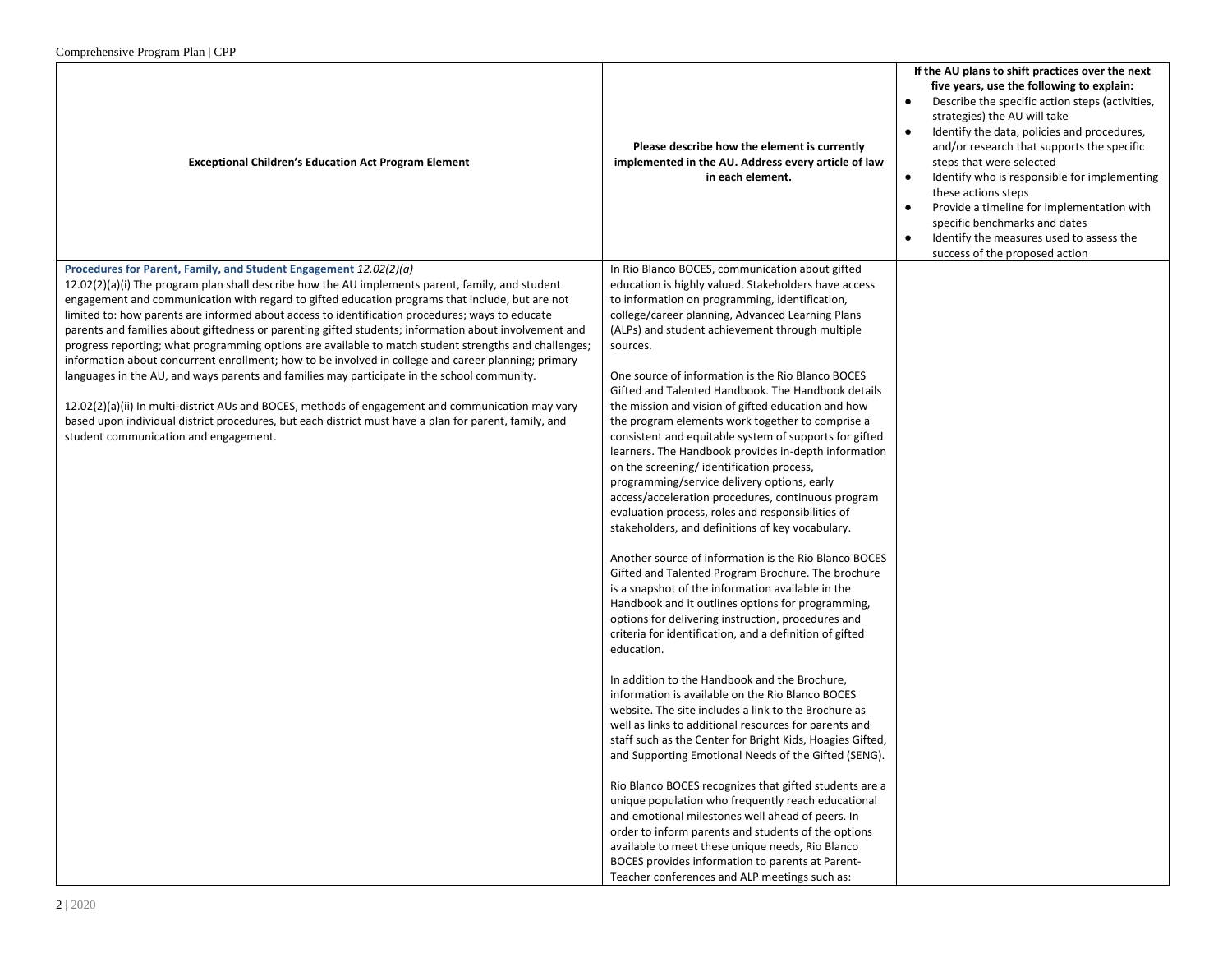|                                                                                                              | • Concurrent enrollment courses and Advanced                |  |
|--------------------------------------------------------------------------------------------------------------|-------------------------------------------------------------|--|
|                                                                                                              | Placement courses                                           |  |
|                                                                                                              | • SENG training opportunities                               |  |
|                                                                                                              | • Parent guidance books such as A Parents' Guide to         |  |
|                                                                                                              | Gifted Children                                             |  |
|                                                                                                              | • Conference opportunities such as The National             |  |
|                                                                                                              | Association of Gifted Children Conference                   |  |
|                                                                                                              | • Student achievement and possible                          |  |
|                                                                                                              | underachievement concerns                                   |  |
|                                                                                                              |                                                             |  |
|                                                                                                              | Parent involvement is highly valued and parents help        |  |
|                                                                                                              | students develop their academic and affective goals         |  |
|                                                                                                              | for their ALP. Progress on these goals is reported at       |  |
|                                                                                                              | conferences and/or at the end of the year using data        |  |
|                                                                                                              | collected from state and local assessments. When            |  |
|                                                                                                              | students are under-achieving, the root cause is             |  |
|                                                                                                              | addressed by a team which includes staff and parents        |  |
|                                                                                                              | in order to develop a plan to help students realize         |  |
|                                                                                                              | their potential.                                            |  |
| Definition of "Gifted Student" 12.02(2)(b)                                                                   | In Rio Blanco BOCES students may be identified in one       |  |
| $12.02(2)(b)$ The program plan shall include a written definition that is the same as or substantially       | or more of these domains (areas), as required by            |  |
| similar to the definition of "gifted student" specified in section 12.01(16) of these Rules. This definition |                                                             |  |
|                                                                                                              | ECEA:                                                       |  |
| shall serve as the basis for the implementation of all other program plan elements described below.          |                                                             |  |
|                                                                                                              | <b>General or Specific Intellectual Ability</b>             |  |
|                                                                                                              | Intellectual ability is exceptional capability or potential |  |
|                                                                                                              | recognized through Cognitive processes (e.g.,               |  |
|                                                                                                              | memory, reasoning, rate of learning, spatial reasoning,     |  |
|                                                                                                              | ability to find a solve problems, ability to manipulate     |  |
|                                                                                                              | abstract ideas and make connections).                       |  |
|                                                                                                              |                                                             |  |
|                                                                                                              | <b>Specific Academic Aptitude</b>                           |  |
|                                                                                                              | Specific academic aptitude is exceptional capability or     |  |
|                                                                                                              | potential in an academic content area(s) (e.g., a strong    |  |
|                                                                                                              | knowledge base or the ability to ask insightful,            |  |
|                                                                                                              | pertinent questions within the discipline). All             |  |
|                                                                                                              | academic areas should be considered.                        |  |
|                                                                                                              |                                                             |  |
|                                                                                                              | Visual Arts, Performing Arts, Musical, Dance or             |  |
|                                                                                                              | <b>Psychomotor Abilities</b>                                |  |
|                                                                                                              | Visual arts, performing arts, musical, dance or             |  |
|                                                                                                              | psychomotor abilities are exceptional capabilities or       |  |
|                                                                                                              | potential in talent areas (e.g., art, drama, music,         |  |
|                                                                                                              | dance, body awareness, coordination, and physical           |  |
|                                                                                                              | skills).                                                    |  |
|                                                                                                              |                                                             |  |
|                                                                                                              | <b>Creative or Productive Thinking</b>                      |  |
|                                                                                                              | Creative or productive thinking is exceptional              |  |
|                                                                                                              | capability or potential in mental processes (e.g. critical  |  |
|                                                                                                              | thinking, creative problem solving, humor,                  |  |
|                                                                                                              | independence, original thinking, and/or products).          |  |
|                                                                                                              |                                                             |  |
|                                                                                                              | <b>Leadership Abilities</b>                                 |  |
|                                                                                                              | Leadership is the exceptional capability or potential to    |  |
|                                                                                                              | influence and empower people (e.g., social                  |  |
|                                                                                                              |                                                             |  |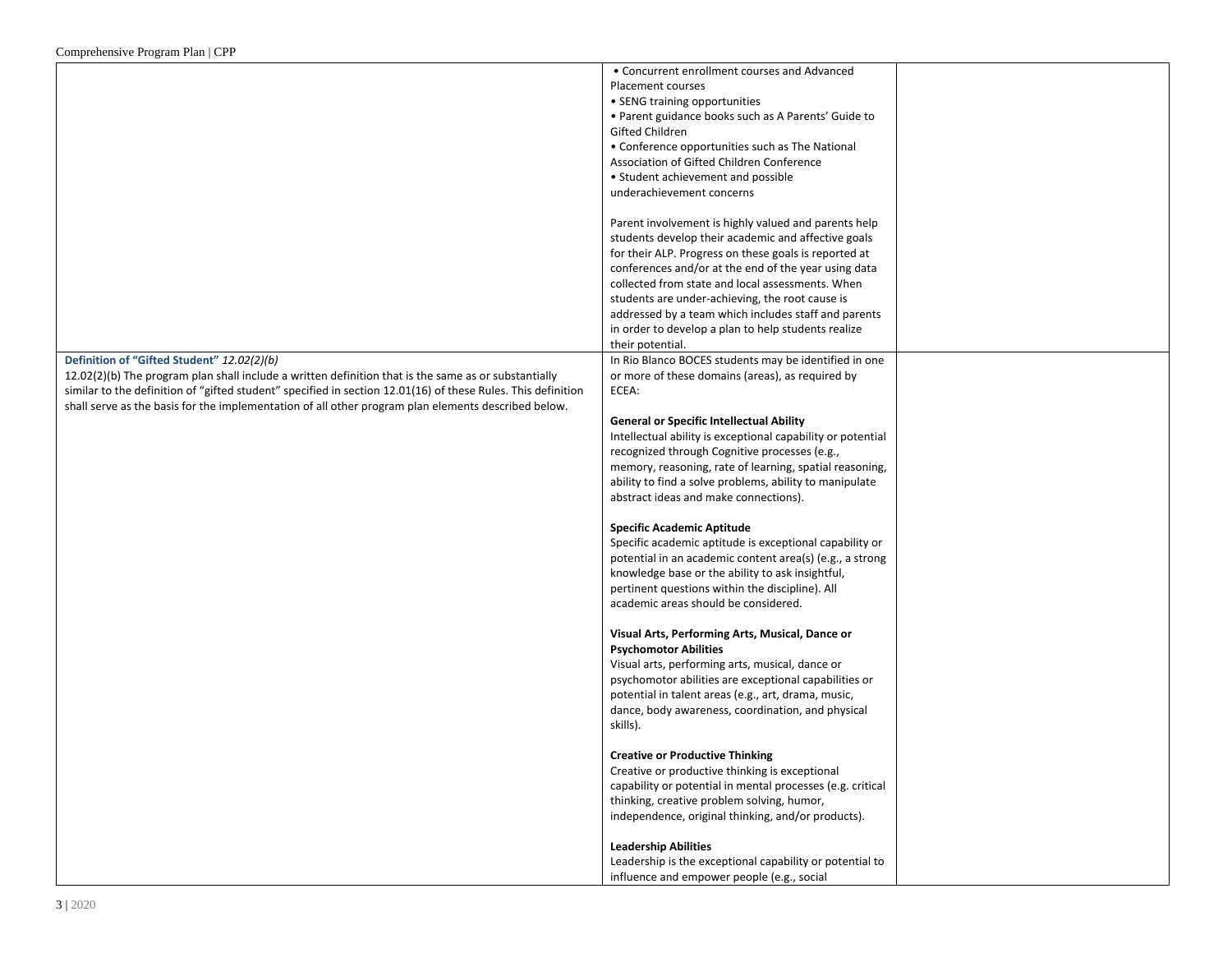|                                                                                                                                                                                                                                                                                                                                                                                                                                                                                                                                                                                                                                                                                                                                                                                                                                                                                                                                                                                                                                                                                                                                                                                                                                                                                                                                                                                                                                                                                                                                                                                                                                                                                                                                                                                                                                                                                                                                                                                                                                                                                                                                                                                                                                                                                                                                                                                                                                                                                                                                                                                                                                                                                                                                                                                                                                                                                                                                                                                                                                                                                                                                                                                                                                                                                                                                                                                                                                                                                                                           | perceptiveness, visionary ability, communication skills,<br>problem solving, inter and intra-personal skills, and a<br>sense of responsibility.)                                                                                                                                                                                                                                                                                                                                                                                                                                                                                                                                                                                                                                                                                                                                                                                                                                                                                                                                                                                                                                                                                                                                                                              |  |
|---------------------------------------------------------------------------------------------------------------------------------------------------------------------------------------------------------------------------------------------------------------------------------------------------------------------------------------------------------------------------------------------------------------------------------------------------------------------------------------------------------------------------------------------------------------------------------------------------------------------------------------------------------------------------------------------------------------------------------------------------------------------------------------------------------------------------------------------------------------------------------------------------------------------------------------------------------------------------------------------------------------------------------------------------------------------------------------------------------------------------------------------------------------------------------------------------------------------------------------------------------------------------------------------------------------------------------------------------------------------------------------------------------------------------------------------------------------------------------------------------------------------------------------------------------------------------------------------------------------------------------------------------------------------------------------------------------------------------------------------------------------------------------------------------------------------------------------------------------------------------------------------------------------------------------------------------------------------------------------------------------------------------------------------------------------------------------------------------------------------------------------------------------------------------------------------------------------------------------------------------------------------------------------------------------------------------------------------------------------------------------------------------------------------------------------------------------------------------------------------------------------------------------------------------------------------------------------------------------------------------------------------------------------------------------------------------------------------------------------------------------------------------------------------------------------------------------------------------------------------------------------------------------------------------------------------------------------------------------------------------------------------------------------------------------------------------------------------------------------------------------------------------------------------------------------------------------------------------------------------------------------------------------------------------------------------------------------------------------------------------------------------------------------------------------------------------------------------------------------------------------------------------|-------------------------------------------------------------------------------------------------------------------------------------------------------------------------------------------------------------------------------------------------------------------------------------------------------------------------------------------------------------------------------------------------------------------------------------------------------------------------------------------------------------------------------------------------------------------------------------------------------------------------------------------------------------------------------------------------------------------------------------------------------------------------------------------------------------------------------------------------------------------------------------------------------------------------------------------------------------------------------------------------------------------------------------------------------------------------------------------------------------------------------------------------------------------------------------------------------------------------------------------------------------------------------------------------------------------------------|--|
|                                                                                                                                                                                                                                                                                                                                                                                                                                                                                                                                                                                                                                                                                                                                                                                                                                                                                                                                                                                                                                                                                                                                                                                                                                                                                                                                                                                                                                                                                                                                                                                                                                                                                                                                                                                                                                                                                                                                                                                                                                                                                                                                                                                                                                                                                                                                                                                                                                                                                                                                                                                                                                                                                                                                                                                                                                                                                                                                                                                                                                                                                                                                                                                                                                                                                                                                                                                                                                                                                                                           | Identification ensures that appropriate programming<br>meets the academic and affective needs and the post-<br>secondary outcomes of identified gifted students                                                                                                                                                                                                                                                                                                                                                                                                                                                                                                                                                                                                                                                                                                                                                                                                                                                                                                                                                                                                                                                                                                                                                               |  |
| Identification Procedures 12.02(2)(c)<br>The program plan shall describe the assessment process used by the AU for identifying students who<br>meet the definition specified in section 12.01(16) and for identifying the educational needs of gifted<br>students. The assessment process shall recognize a student's exceptional abilities or potential, interests,<br>and needs in order to guide student instruction and individualized planning and programming. In<br>traditionally underrepresented student groups and visual/music/performing arts student groups or<br>talent pools, identification may require the collection of student information over time, using additional<br>data points from a response to intervention approach, or additional assessment. The AU identification<br>procedures shall include, but need not be limited to:<br>$12.02(2)(c)(i)$ A method(s) to ensure equal and equitable access for all students. The program plan shall<br>describe the efforts that the AU will make to identify gifted students from all populations, including<br>preschool (if applicable) through twelfth grade students, minority students, economically diverse<br>students, culturally diverse students, students with limited English proficiency and children with<br>disabilities;<br>12.02(2)(c)(ii) Referral procedures that seek referrals from a variety of sources, and screening<br>procedures used for conducting identification assessment. Every AU is strongly encouraged to include<br>optional universal screening in identification procedures;<br>12.02(2)(c)(iii) A time line of no more than 30 school days after a referral to determine whether a<br>student will continue with formal identification assessment, or will receive talent pool designation;<br>$12.02(2)(c)(iv)$ Implementation of assessments that align with the purpose of identifying exceptionality<br>in the categories of giftedness, and in traditionally underrepresented populations. The AU may choose<br>local assessment tools from the Department's chart of common and varied assessment tools used in<br>identification;<br>$12.02(2)(c)(v)$ Collection of data for a body of evidence that includes, but is not limited to: assessment<br>results from multiple sources and multiple types of data (i.e. qualitative and quantitative data about<br>achievement, cognitive ability, performance, parent and teacher input, motivation and observations of<br>gifted characteristics/behaviors). The body of evidence contains data to identify the strength area<br>defined in the definition of gifted children and determine appropriate programming services. These<br>same categories are used in data collection and for developing the ALP;<br>$12.02(2)(c)(vi)$ A review team procedure; and that includes at least one person trained or endorsed in<br>gifted identification and programming;<br>$12.02(2)(c)(vi)$ A review team procedure for determining identification or a talent pool designation from<br>a body of evidence and for developing individualized ALPs for identified students. When only cognitive<br>ability assessment data meets criteria in a body of evidence, the review team may determine that the<br>student is identified with general or specific intellectual ability. This identification meets the condition of<br>portability.<br>$12.02(2)(c)(viii)$ A determination letter for parents and school files describing the decision of the review | Rio Blanco BOCES strives to identify students in all<br>areas of giftedness by using a variety of data to<br>develop a body of evidence. The body of evidence<br>includes information such as standardized test results,<br>classroom assessment results, teacher observations,<br>parent observations, performance evaluations, and<br>cognitive assessment results.<br>To help ensure equity, 2nd grade and 6th grade<br>students are screened using a non-verbal assessment<br>that helps level the playing field for students with<br>disabilities, students with a first language other than<br>English, and students with reading difficulties. Results<br>from the screening are used as a source of referral and<br>become a part of the body of evidence for students.<br>Other assessments, such as state assessments and<br>NWEA MAP assessments, are also used as a source of<br>referral. In addition, referrals can be made by staff,<br>parents, and students. Determinations on referrals are<br>made by the Multi-Tiered Systems of Support (MTSS)<br>team and are completed as soon as a body of<br>evidence is sufficient to make an informed decision.<br>Parents are informed of the decision either in writing<br>or verbally and a determination letter is placed in the<br>student's cumulative file. |  |
| team, and area(s) of giftedness if the student is found to have exceptional abilities; and                                                                                                                                                                                                                                                                                                                                                                                                                                                                                                                                                                                                                                                                                                                                                                                                                                                                                                                                                                                                                                                                                                                                                                                                                                                                                                                                                                                                                                                                                                                                                                                                                                                                                                                                                                                                                                                                                                                                                                                                                                                                                                                                                                                                                                                                                                                                                                                                                                                                                                                                                                                                                                                                                                                                                                                                                                                                                                                                                                                                                                                                                                                                                                                                                                                                                                                                                                                                                                |                                                                                                                                                                                                                                                                                                                                                                                                                                                                                                                                                                                                                                                                                                                                                                                                                                                                                                                                                                                                                                                                                                                                                                                                                                                                                                                               |  |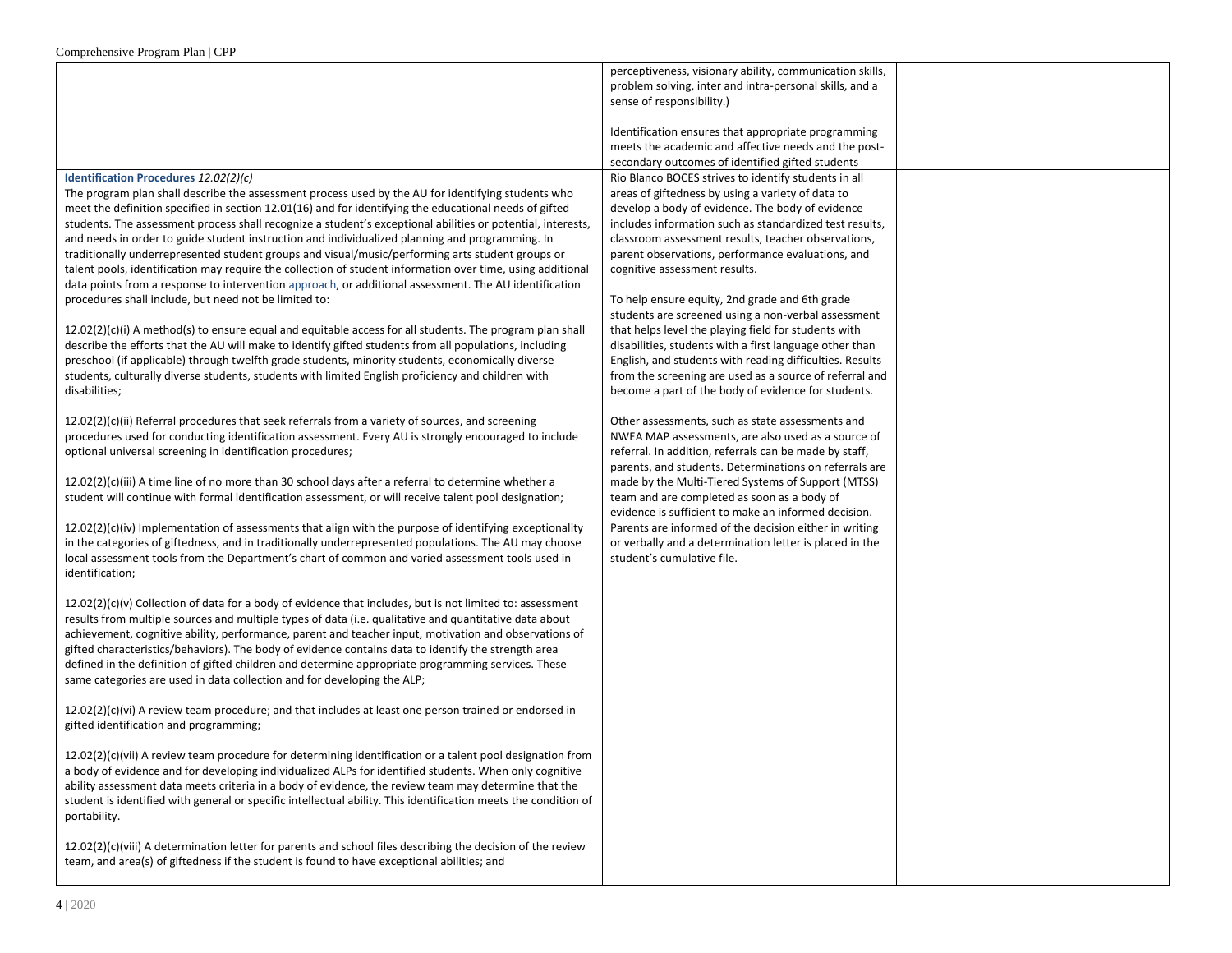| Comprehensive Program Plan   CPP                                                                                                                                                                          |                                                                                                                   |  |
|-----------------------------------------------------------------------------------------------------------------------------------------------------------------------------------------------------------|-------------------------------------------------------------------------------------------------------------------|--|
| $12.02(2)(c)(ix)$ A communication procedure by which parents are made aware of the identification                                                                                                         |                                                                                                                   |  |
| assessment process for their student, understand the results of the determination, and engage in the                                                                                                      |                                                                                                                   |  |
| development and review of the student's ALP.                                                                                                                                                              |                                                                                                                   |  |
| Criteria for Determining Exceptional Ability (Giftedness) or Talent Pool 12.02(2)(d)                                                                                                                      | The MTSS team, which includes at least one member                                                                 |  |
| $12.02(2)(d)(i)$ For each category of giftedness defined in 12.01(16), criteria for exceptional ability means:                                                                                            | with training in gifted education, must consider the                                                              |  |
| 95 percentile or above on a standardized nationally normed test or observation tool, or a rating on a                                                                                                     | entire body of evidence when making a                                                                             |  |
| performance assessment that indicates exceptionality/distinguished compared to age mates.                                                                                                                 | determination. Not meeting criteria on a single<br>assessment does not prevent further consideration for          |  |
| $12.02(2)(d)(ii)$ Not meeting criteria on a single assessment tool shall not prevent further data collection                                                                                              | identification. Each referral is unique but some of the                                                           |  |
| or consideration for identification, if other indicators suggest exceptional potential as observed in a                                                                                                   | items considered by MTSS might be:                                                                                |  |
| body of evidence.                                                                                                                                                                                         | • Scores on standardized assessments that at are in                                                               |  |
|                                                                                                                                                                                                           | the gifted range, i.e. at/above the 95th percentile or                                                            |  |
| 12.02(2)(d)(iii) Criteria for screening assessments is a score range less than the 95 percentile ranking or                                                                                               | the exceptional/ distinguished range                                                                              |  |
| results on observation/performance assessment tools as determined by the AU to determine referrals,                                                                                                       | . Observation scales completed by teachers in the                                                                 |  |
| further data collection and observation, and/or formation of student talent pools.                                                                                                                        | suspected areas of giftedness                                                                                     |  |
|                                                                                                                                                                                                           | • Portfolios demonstrating performance in the gifted                                                              |  |
|                                                                                                                                                                                                           | range                                                                                                             |  |
|                                                                                                                                                                                                           | Students who do not yet meet the criteria for                                                                     |  |
|                                                                                                                                                                                                           | giftedness are provided with differentiation and                                                                  |  |
|                                                                                                                                                                                                           | monitored for future identification. Students who                                                                 |  |
|                                                                                                                                                                                                           | meet the criteria continue with the gifted education                                                              |  |
|                                                                                                                                                                                                           | process by developing an Advanced Learning Plan as                                                                |  |
|                                                                                                                                                                                                           | outlined in the following section.                                                                                |  |
| Identification Portability 12.02(2)(e)<br>Identification portability shall be based upon AU implementation of statewide identification procedures                                                         | Every effort is made to ensure that students identified<br>as gifted meet the rules of portability as outlined in |  |
| required in Section 12.02(2)(c) and use of criteria set for exceptionality in Section 12.02(2)(d) and                                                                                                     | the Colorado Rules for the Colorado Rules for the                                                                 |  |
| determination of a student's identification in one or more of the categories of giftedness as described in                                                                                                | Administration of Exceptional Children's Education Act                                                            |  |
| the state definition of gifted children in Section 12.01(16). Administrative units shall implement                                                                                                        | (ECEA) so that students do not need to be retested in                                                             |  |
| procedures for statewide portability of identification that include, but may not be limited to:                                                                                                           | the event that they move to another administrative                                                                |  |
|                                                                                                                                                                                                           | unit (AU) within Colorado.                                                                                        |  |
| 12.02(2)(e)(i) A requirement that the sending school/district transfer the body of evidence for                                                                                                           |                                                                                                                   |  |
| identification and the ALP with student records when the student moves from one district to another;                                                                                                      | Rio Blanco BOCES transfers the qualifying evidence<br>along with the ALP to the receiving district to help        |  |
| 12.02(2)(e)(ii) Review of the transferred student's ALP within 45 school days of start date to determine                                                                                                  | ensure seamless service for the student. When                                                                     |  |
| programming options and services that serve the identified area(s) according to the district and                                                                                                          | receiving a gifted student from another AU, Rio Blanco                                                            |  |
| community resources of the receiving district;                                                                                                                                                            | BOCES reviews the file and informs parents of the                                                                 |  |
|                                                                                                                                                                                                           | determination of eligibility within two months of                                                                 |  |
| $12.02(2)(e)(iii)$ If the receiving district finds the body of evidence to be incomplete, the receiving district                                                                                          | enrollment.                                                                                                       |  |
| shall consult with, as practical, the former district, parents, and student and re-evaluate the                                                                                                           |                                                                                                                   |  |
| identification determination; and.                                                                                                                                                                        |                                                                                                                   |  |
| 12.02(2)(e)(iv) Communication to parents within 60 school days of start date about how the new district                                                                                                   |                                                                                                                   |  |
| will meet the needs outlined in the student's ALP                                                                                                                                                         |                                                                                                                   |  |
|                                                                                                                                                                                                           |                                                                                                                   |  |
| Advanced Learning Plan Content 12.02(2)(f)                                                                                                                                                                | An annual ALP is developed for every student who has                                                              |  |
| The AU shall develop an ALP for every gifted student according to the student's determined area(s) of                                                                                                     | been identified as gifted. ALPs are unique to each                                                                |  |
| giftedness, interests, and instructional and affective needs. The ALP shall be considered in educational                                                                                                  | student, developed by the student along with input                                                                |  |
| planning toward post-secondary readiness outcomes and decision-making concerning subsequent                                                                                                               | from parents, teachers, and gifted education                                                                      |  |
| programming for that student and be used in the articulation/transition process, preschool (if<br>applicable) through grade 12. At the high school level ALPs may blend with the student's individualized | personnel. Participation is documented, when                                                                      |  |
| career and academic plan (ICAP) if all content of the ALP are inclusive in the ICAP which includes                                                                                                        | possible, with signatures from parents and staff.                                                                 |  |
| achievement and affective goals. The ALP content shall include, but not be limited to:                                                                                                                    | The ALP documents the student's interests, areas of                                                               |  |
|                                                                                                                                                                                                           | giftedness, and qualifying data to ensure portability.                                                            |  |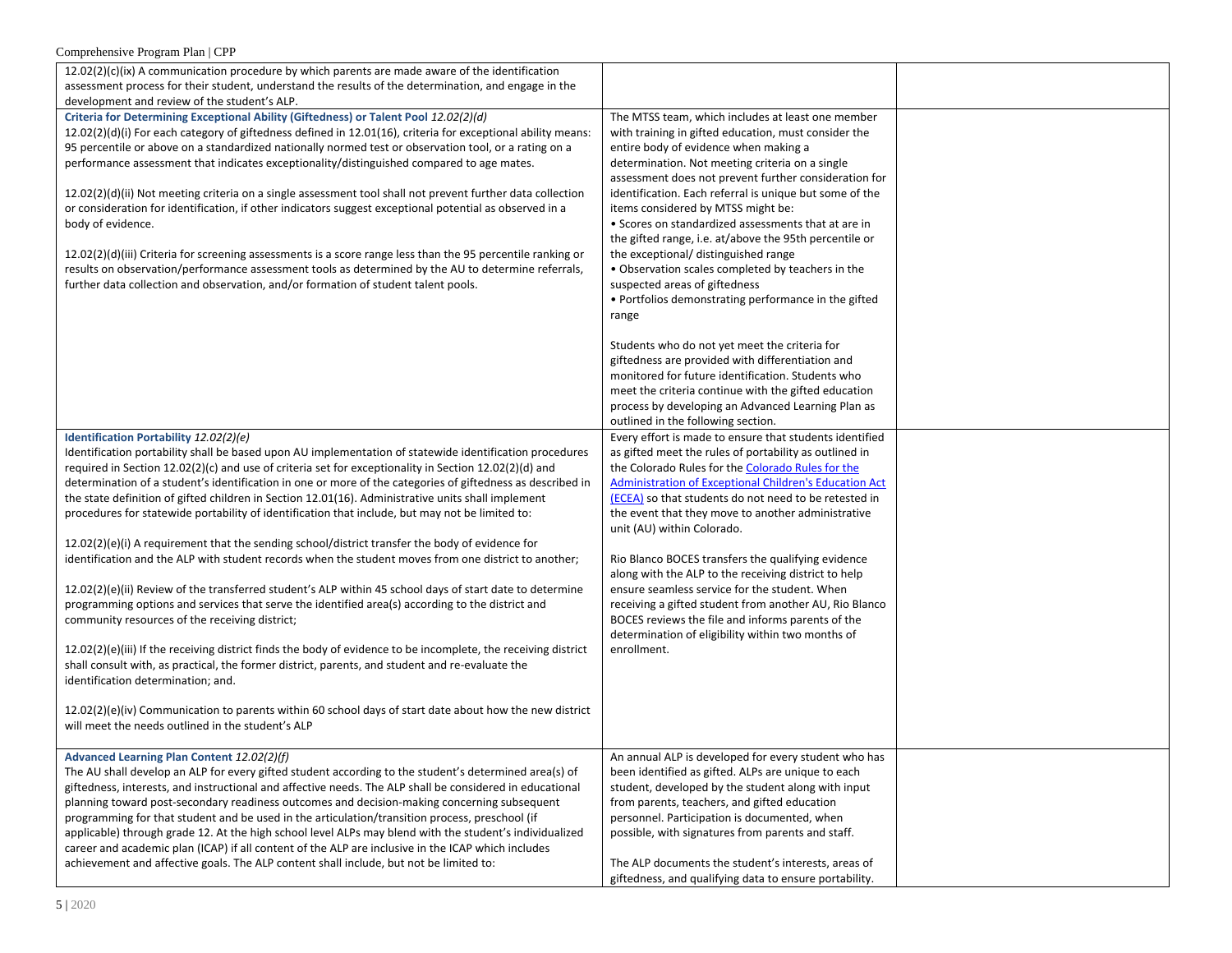| 12.02(2)(f)(i) A student profile described in a body of evidence. This profile shall be subject to the AU's                                                                                                     | Students are encouraged to lead their ALP meeting                                                            |  |
|-----------------------------------------------------------------------------------------------------------------------------------------------------------------------------------------------------------------|--------------------------------------------------------------------------------------------------------------|--|
| student records confidentiality guidelines. The local AU determines periodic updates of the student                                                                                                             | and advocate for their program needs, such as for                                                            |  |
| profile, especially in terms of interests, and/or demonstration of previously unidentified strengths;                                                                                                           | supplemental curriculum and/or extension                                                                     |  |
|                                                                                                                                                                                                                 | opportunities. ALP records are articulated from one                                                          |  |
| $12.02(2)(f)(ii)$ A working-document section of the ALP. This portion of the ALP records annual                                                                                                                 | school level to the next so that the receiving school is                                                     |  |
| measurable, attainable achievement and affective goals and progress. Achievement goals are standards-                                                                                                           | prepared to continue gifted education services                                                               |  |
| based statements in strength area(s). Additional achievement goals may be needed to address                                                                                                                     | without delay.                                                                                               |  |
| documented achievement gaps or career interest. Affective goals reflect development of personal,                                                                                                                |                                                                                                              |  |
| social, communication, leadership, and/or cultural competency;                                                                                                                                                  | The academic and affective goals are standards-based,                                                        |  |
|                                                                                                                                                                                                                 | reflective of the student's academic strengths and                                                           |  |
| 12.02(2)(f)(iii) Description or delineation of supplemental curriculum, activities, specific programs or                                                                                                        | affective needs, and may contain planning for post-                                                          |  |
| coursework, specific strategies, and/or extended or expanded learning opportunities available in the AU                                                                                                         | secondary aspirations. ALP goals align with classroom                                                        |  |
| that match a student's strength area(s) and support the goals;                                                                                                                                                  | instruction and progress towards these goals is                                                              |  |
|                                                                                                                                                                                                                 | provided at parent-teacher conferences as well as at                                                         |  |
| $12.02(2)(f)(iv)$ Progress reports that align with the AU's or member district's schedule for parent-                                                                                                           | the end of the year.                                                                                         |  |
| reporting and/or conferences about student progress. Adjustments to goals and programming options                                                                                                               |                                                                                                              |  |
| may occur during any progress reporting period;                                                                                                                                                                 | Progress is monitored using data that aligns with the                                                        |  |
|                                                                                                                                                                                                                 | student's area of giftedness. Responsibility for                                                             |  |
| $12.02(2)(f)(v)$ Personnel involved in ALP development, and in progress report meetings or conferences,                                                                                                         | monitoring progress is shared between gifted                                                                 |  |
| including, but not limited to classroom teacher(s), student, parents, gifted education staff or staff with                                                                                                      | education personnel and the teacher(s) in the area(s)                                                        |  |
| training in gifted education identification and programming, and support staff as appropriate.                                                                                                                  | of giftedness.                                                                                               |  |
|                                                                                                                                                                                                                 |                                                                                                              |  |
|                                                                                                                                                                                                                 | Affective needs may be monitored by a variety of                                                             |  |
|                                                                                                                                                                                                                 | people such as parents, teachers, coaches,                                                                   |  |
|                                                                                                                                                                                                                 | administrators, counselors, gifted education                                                                 |  |
|                                                                                                                                                                                                                 | personnel, and even by the students themselves.                                                              |  |
| ALP Procedures and Responsibilities 12.02(2)(g)                                                                                                                                                                 | An annual ALP is developed for every student who has                                                         |  |
| $12.02(2)(g)(ii)$ Personnel assigned with the responsibility for development and monitoring. At minimum                                                                                                         | been identified as gifted. ALPs are unique to each                                                           |  |
| the student's parents and classroom teachers should be familiar with and support ALP goals, and/or                                                                                                              | student, developed by the student along with input                                                           |  |
| write ALP measurable goals according to local procedures. Gifted education resource personnel may                                                                                                               | from parents, teachers, and gifted education                                                                 |  |
| assist in the writing of goals, but may not be the sole custodian of the ALP. Goals are written and aligned                                                                                                     | personnel. Participation is documented, when                                                                 |  |
| with classroom tiered instruction and expanded learning opportunities for supplemental or intensive                                                                                                             | possible, with signatures from parents and staff.                                                            |  |
| programming;                                                                                                                                                                                                    |                                                                                                              |  |
|                                                                                                                                                                                                                 | The ALP documents the student's interests, areas of                                                          |  |
| $12.02(2)(g)(iii)$ A method to develop student awareness and active participation in the ALP process;                                                                                                           | giftedness, and qualifying data to ensure portability.                                                       |  |
|                                                                                                                                                                                                                 | Students are encouraged to lead their ALP meeting                                                            |  |
| $12.02(2)(g)(iv)$ A process for management of ALPs within the cumulative file system including a                                                                                                                | and advocate for their program needs, such as for                                                            |  |
| procedure for transferring ALPs between grade levels, school levels, and districts. It is highly encouraged                                                                                                     | supplemental curriculum and/or extension                                                                     |  |
| that ALPs are written by those working with the gifted student and that the ALP is an ongoing plan for                                                                                                          | opportunities. ALP records are articulated from one                                                          |  |
| coursework, tiered instruction, and increasing performance in the student's area of strength. ALP goals                                                                                                         | school level to the next so that the receiving school is                                                     |  |
| should be written or reviewed for current relevancy to teachers and students at the beginning of the                                                                                                            | prepared to continue gifted education services                                                               |  |
| school year;                                                                                                                                                                                                    | without delay.                                                                                               |  |
|                                                                                                                                                                                                                 |                                                                                                              |  |
| $12.02(2)(g)(v)$ An ALP progress reporting timeline. The review of progress integrates with ongoing                                                                                                             | The academic and affective goals are standards-based,<br>reflective of the student's academic strengths and  |  |
| conference or reporting periods of the district. It is highly encouraged that ALPs be student-led at the                                                                                                        |                                                                                                              |  |
| secondary level; and                                                                                                                                                                                            | affective needs, and may contain planning for post-<br>secondary aspirations. ALP goals align with classroom |  |
|                                                                                                                                                                                                                 | instruction and progress towards these goals is                                                              |  |
| $12.02(2)(g)(vi)$ A system to show evidence of parent engagement and input in ALP development and in<br>the review of progress. Evidence may include, but is not limited to: signature, electronic signature or | provided at parent-teacher conferences as well as at                                                         |  |
| checkbox of involvement, checklist, or other assurance supporting the student's growth. If after 3                                                                                                              | the end of the year. Progress is monitored using data                                                        |  |
| documented attempts to contact the parents for signature, no parental signature is obtained, school                                                                                                             | that aligns with the student's area of giftedness.                                                           |  |
| personnel shall continue with ALP implementation and continue to engage parents in the process.                                                                                                                 |                                                                                                              |  |
|                                                                                                                                                                                                                 | Responsibility for monitoring progress is shared                                                             |  |
|                                                                                                                                                                                                                 | between gifted education personnel and the                                                                   |  |
|                                                                                                                                                                                                                 |                                                                                                              |  |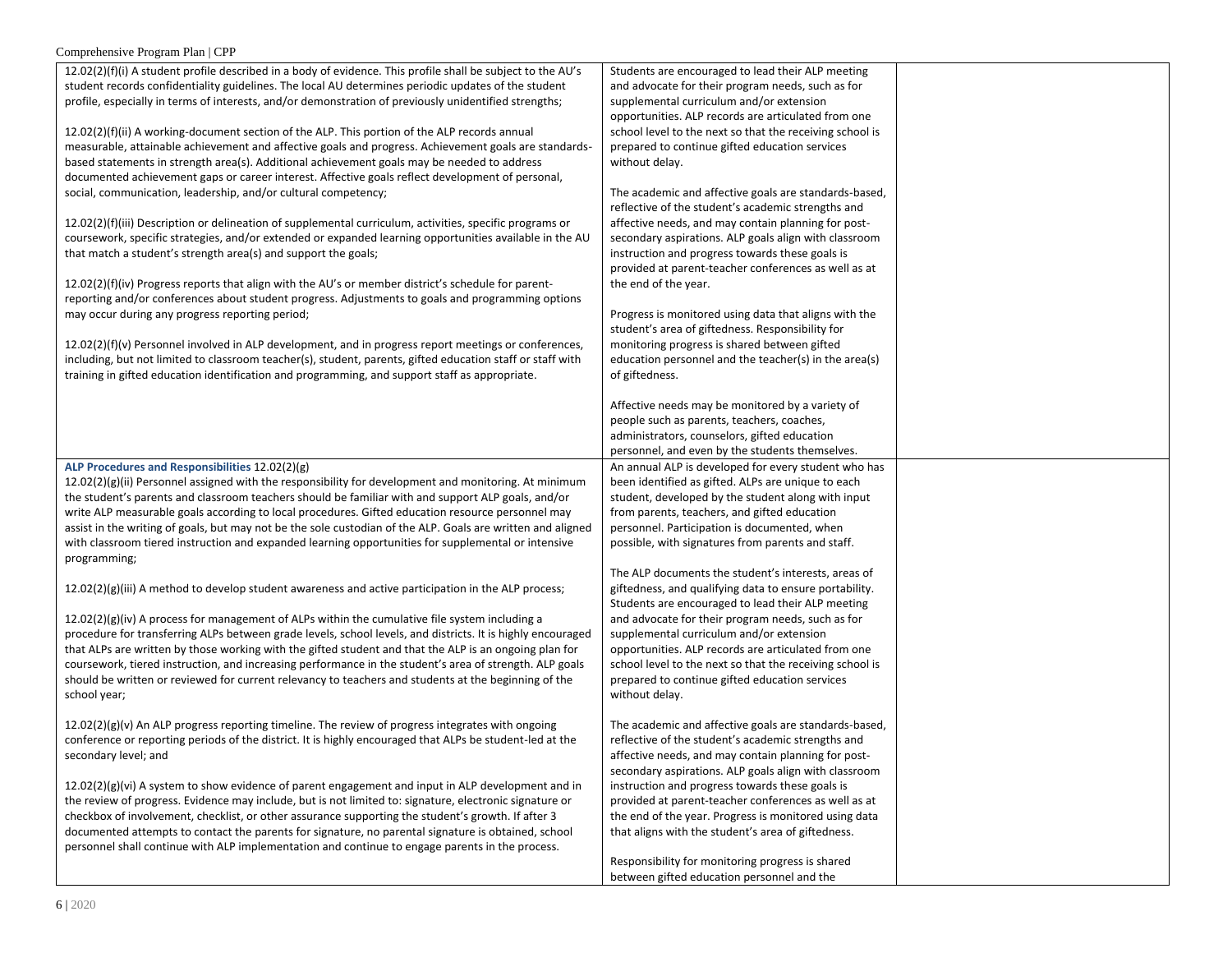|                                                                                                                                                                                                       | teacher(s) in the area(s) of giftedness. Affective needs                                              |  |
|-------------------------------------------------------------------------------------------------------------------------------------------------------------------------------------------------------|-------------------------------------------------------------------------------------------------------|--|
|                                                                                                                                                                                                       | may be monitored by a variety of people such as                                                       |  |
|                                                                                                                                                                                                       | parents, teachers, coaches, administrators,                                                           |  |
|                                                                                                                                                                                                       |                                                                                                       |  |
|                                                                                                                                                                                                       | counselors, gifted education personnel, and even by                                                   |  |
|                                                                                                                                                                                                       | the students themselves.                                                                              |  |
| Programming 12.02(2)(h)                                                                                                                                                                               | Each school in the Rio Blanco BOCES has a unique                                                      |  |
| $12.02(2)(h)(i)$ The program plan shall describe the programming components, options, and strategies                                                                                                  | approach designed to meet the needs of individual                                                     |  |
| that will be implemented by the AU and schools to appropriately address the educational needs of                                                                                                      | students. The following options are available for                                                     |  |
| gifted students. Programming shall match the academic strengths and interests of the gifted student.                                                                                                  |                                                                                                       |  |
|                                                                                                                                                                                                       | buildings to consider when supporting gifted students:                                                |  |
| Other educational or affective needs shall be addressed according to the individual student's profile.                                                                                                |                                                                                                       |  |
| Programming components, options, and strategies shall include, but need not be limited to:                                                                                                            | <b>Elementary Programs</b>                                                                            |  |
|                                                                                                                                                                                                       | • School-wide Cluster Grouping Model                                                                  |  |
| 12.02(2)(h)(i)(A) Alignment of the gifted student's assessment data and ALP goals to programming                                                                                                      | • Flexible Grouping (Interest Based)                                                                  |  |
| options in the areas of giftedness;                                                                                                                                                                   | • Flexible Grouping (School-wide flooding) Schools                                                    |  |
|                                                                                                                                                                                                       |                                                                                                       |  |
|                                                                                                                                                                                                       | that practice flooding MUST have provisions in place                                                  |  |
| 12.02(2)(h)(i)(B) Structures or type of delivery by which gifted students are served at the different                                                                                                 | for students whose abilities reach beyond their grade                                                 |  |
| school levels (e.g., the general classroom, resource location, small instructional group, and/or pullout for                                                                                          | span                                                                                                  |  |
| direct and extended instruction aligned to strength area);                                                                                                                                            | • USTARS-Plus: Using Science Talents and Abilities to                                                 |  |
|                                                                                                                                                                                                       |                                                                                                       |  |
| 12.02(2)(h)(i)(C) Support in differentiated instruction and methods (e.g., acceleration, cluster grouping                                                                                             | Recognize Students (K-2)                                                                              |  |
| and higher order thinking skills);                                                                                                                                                                    |                                                                                                       |  |
|                                                                                                                                                                                                       | <b>Secondary Programs</b>                                                                             |  |
| 12.02(2)(h)(i)(D) Affective and guidance support systems (e.g., social skills training, early college and                                                                                             | • Cluster Grouping Within Classrooms                                                                  |  |
| career planning);                                                                                                                                                                                     | • Content Replacement Programs (Subject/ Course                                                       |  |
|                                                                                                                                                                                                       |                                                                                                       |  |
|                                                                                                                                                                                                       | specific)                                                                                             |  |
| $12.02(2)(h)(i)(E)$ Diverse content options provided for gifted students in their areas of strength (e.g.,                                                                                            | • Enrichment "Specials" Replacement Program                                                           |  |
| mentorship, Socratic seminars, advanced math, honors courses);                                                                                                                                        | • Mentorships                                                                                         |  |
|                                                                                                                                                                                                       |                                                                                                       |  |
| $12.02(2)(h)(i)(F)$ The means by which articulation for preschool (if applicable) through grade 12 is                                                                                                 | <b>Social and Emotional Programs</b>                                                                  |  |
|                                                                                                                                                                                                       |                                                                                                       |  |
| planned and implemented;                                                                                                                                                                              | • Individual counseling                                                                               |  |
|                                                                                                                                                                                                       | · Friends" groups                                                                                     |  |
| 12.02(2)(h)(i)(G) Pre-collegiate and/or pre-advanced placement support;                                                                                                                               | • "Lunch-Bunch" groups                                                                                |  |
|                                                                                                                                                                                                       | • Transition support (building change, college                                                        |  |
| 12.02(2)(h)(i)(H) ALP development and reviews conducted through the collaborative efforts of the                                                                                                      | planning)                                                                                             |  |
|                                                                                                                                                                                                       |                                                                                                       |  |
| teacher(s), other school personnel (as needed), parents and the student (as appropriate);                                                                                                             | • Targeted seminars (underachievement,                                                                |  |
|                                                                                                                                                                                                       | perfectionism, goal-setting, metacognition)                                                           |  |
| 12.02(2)(h)(i)(l) Post-secondary options available to gifted students.                                                                                                                                |                                                                                                       |  |
|                                                                                                                                                                                                       | Additionally, grade-level and subject-level acceleration                                              |  |
|                                                                                                                                                                                                       | are also programming options available in Rio Blanco                                                  |  |
| $12.02(2)(h)(i)(J)$ Concurrent enrollment opportunities, if indicated by a gifted child's ALP or ICAP. To be                                                                                          |                                                                                                       |  |
| considered in an ALP, the AU shall consider the student's need for appropriate concurrent enrollment,                                                                                                 | BOCES. Acceleration appropriateness is determined by                                                  |  |
| available options, funding, and requirement for administrative approval.                                                                                                                              | the MTSS team. Subject acceleration is based on a                                                     |  |
|                                                                                                                                                                                                       | body of evidence that includes assessment data such                                                   |  |
| 12.02(2)(h)(ii) Students identified with exceptional ability require provisions to develop the areas of                                                                                               | as NWEA MAP assessments.                                                                              |  |
| strength over time. When underachievement and/or motivational issues are observed behaviors in a                                                                                                      |                                                                                                       |  |
|                                                                                                                                                                                                       |                                                                                                       |  |
| gifted student, the ALP team, child study team, or review team shall problem solve in collaboration with                                                                                              | Whole grade acceleration involves an in-depth                                                         |  |
| the family, the student, and appropriate staff.                                                                                                                                                       | analysis outlined in the Handbook and usually requires                                                |  |
|                                                                                                                                                                                                       | additional cognitive and academic assessments.                                                        |  |
| Evaluation and Accountability Procedures 12.02(2)(i)                                                                                                                                                  | One of the most important considerations for Rio                                                      |  |
|                                                                                                                                                                                                       |                                                                                                       |  |
|                                                                                                                                                                                                       |                                                                                                       |  |
| The comprehensive program plan shall describe the AU's procedures for evaluation and accountability                                                                                                   | Blanco BOCES is to ensure that the gifted education                                                   |  |
| including, but not limited to:                                                                                                                                                                        | program is effective for the students and families that                                               |  |
|                                                                                                                                                                                                       | it serves. Stakeholder feedback is valued and used to                                                 |  |
| $12.02(2)(i)(i)$ Unified improvement plan addendum methods by which gifted student performance is                                                                                                     | adjust practices in the gifted education process.                                                     |  |
|                                                                                                                                                                                                       |                                                                                                       |  |
| monitored and measured for continual learning progress and how such methods align with the state                                                                                                      |                                                                                                       |  |
| accreditation process (e.g., annual UIP gifted education addendum, multi-district/BOCES summary,<br>intervention progress monitoring data sources, ALP goals, and performance, district, and/or state | Evaluation of student achievement is analyzed<br>intermittently throughout the school year using data |  |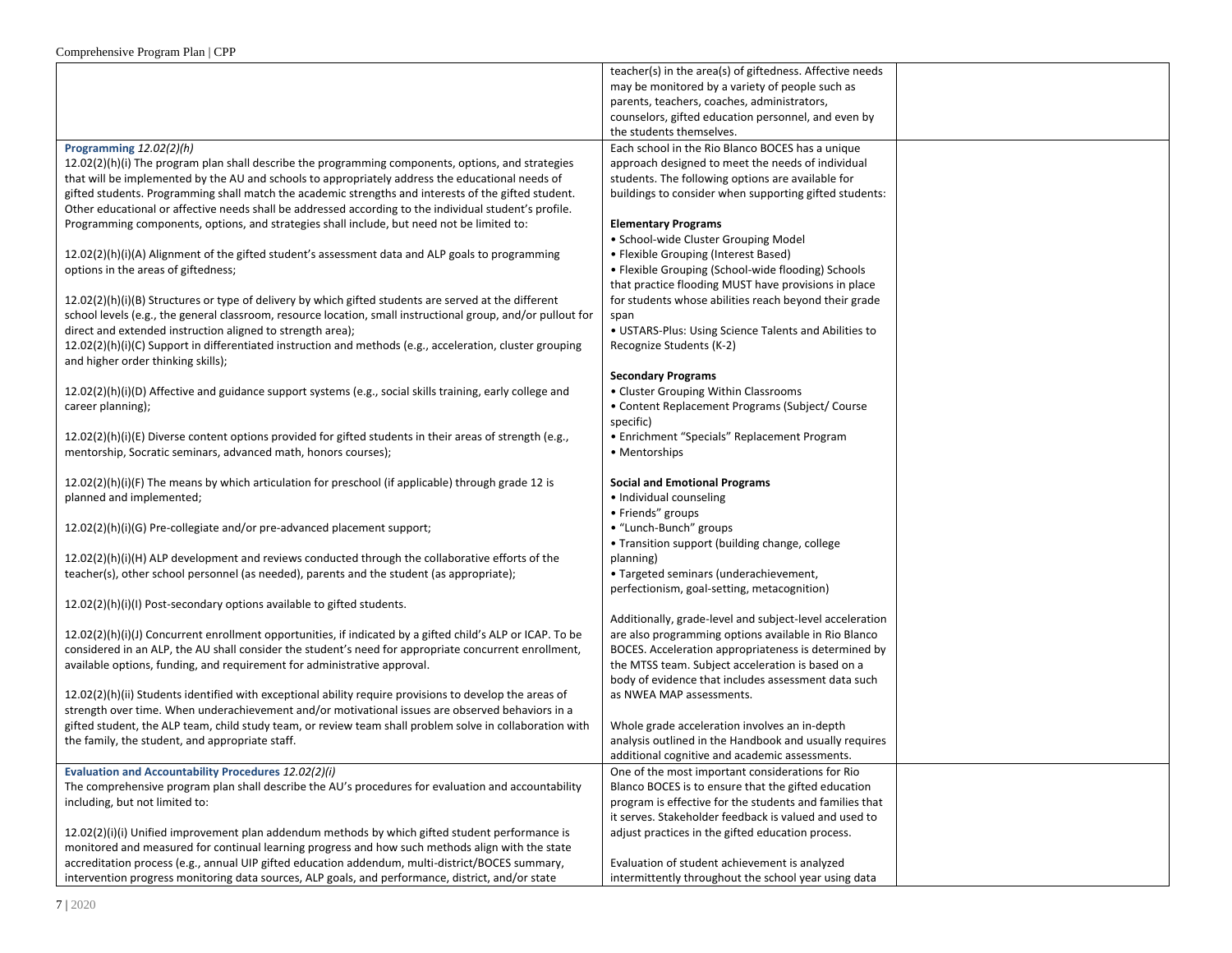#### Comprehensive Program Plan | CPP

| assessment data). These methods include UIP elements such as annual gifted student performance<br>from assessments such as NWEA MAP assessments.<br>target(s) and an action plan to meet the target(s) and a timeline to report on progress toward targets;<br>This data is combined with annual data from the state<br>assessments, CMAS/PARCC to determine if -<br>12.02(2)(i)(ii) Methods by which student affective growth is monitored and measured for continual<br>• academic growth is adequate for gifted students.<br>development (e.g., rubrics for personal journals and anecdotal data, student surveys, demonstration of<br>• there are gaps in achievement among demographic |  |
|---------------------------------------------------------------------------------------------------------------------------------------------------------------------------------------------------------------------------------------------------------------------------------------------------------------------------------------------------------------------------------------------------------------------------------------------------------------------------------------------------------------------------------------------------------------------------------------------------------------------------------------------------------------------------------------------|--|
|                                                                                                                                                                                                                                                                                                                                                                                                                                                                                                                                                                                                                                                                                             |  |
|                                                                                                                                                                                                                                                                                                                                                                                                                                                                                                                                                                                                                                                                                             |  |
|                                                                                                                                                                                                                                                                                                                                                                                                                                                                                                                                                                                                                                                                                             |  |
|                                                                                                                                                                                                                                                                                                                                                                                                                                                                                                                                                                                                                                                                                             |  |
|                                                                                                                                                                                                                                                                                                                                                                                                                                                                                                                                                                                                                                                                                             |  |
| self-advocacy, and student career and/or college plans);<br>groups within the gifted population.                                                                                                                                                                                                                                                                                                                                                                                                                                                                                                                                                                                            |  |
| • academic achievement is at expected levels for                                                                                                                                                                                                                                                                                                                                                                                                                                                                                                                                                                                                                                            |  |
| $12.02(2)(i)(iii)$ Methods for ensuring that gifted student performance (achievement and growth) and<br>gifted students.                                                                                                                                                                                                                                                                                                                                                                                                                                                                                                                                                                    |  |
|                                                                                                                                                                                                                                                                                                                                                                                                                                                                                                                                                                                                                                                                                             |  |
| reporting are consistent with state accreditation and accountability requirements (i.e., disaggregation of                                                                                                                                                                                                                                                                                                                                                                                                                                                                                                                                                                                  |  |
| state assessment data for gifted students, identification of discrepancies in the data, goal setting and<br>The analysis of the data helps identify trends in gifted                                                                                                                                                                                                                                                                                                                                                                                                                                                                                                                        |  |
| students' achievement. Rio Blanco BOCES staff<br>demonstration of achievement and growth); and                                                                                                                                                                                                                                                                                                                                                                                                                                                                                                                                                                                              |  |
| determines if troubling trends, if any, are convergent                                                                                                                                                                                                                                                                                                                                                                                                                                                                                                                                                                                                                                      |  |
| or divergent from the general population. An action<br>$12.02(2)(i)(iv)$ Methods for self-evaluation of the gifted program including a schedule for periodic                                                                                                                                                                                                                                                                                                                                                                                                                                                                                                                                |  |
| feedback and review (e.g., review of gifted policy, goals, identification process, programming<br>plan is written for divergent trends and the plan is                                                                                                                                                                                                                                                                                                                                                                                                                                                                                                                                      |  |
| components, personnel, budget and reporting practices, and the impact of gifted programming on<br>monitored throughout the year by the gifted                                                                                                                                                                                                                                                                                                                                                                                                                                                                                                                                               |  |
| student achievement and progress); and<br>education staff to ensure that improvements are                                                                                                                                                                                                                                                                                                                                                                                                                                                                                                                                                                                                   |  |
| being made.                                                                                                                                                                                                                                                                                                                                                                                                                                                                                                                                                                                                                                                                                 |  |
| $12.02(2)(i)(v)$ Methods by which parents, educators, and other required persons are informed about the                                                                                                                                                                                                                                                                                                                                                                                                                                                                                                                                                                                     |  |
| methods described in 12.02(2)(i)(i-iv) above.<br>Rio Blanco BOCES also monitors affective growth                                                                                                                                                                                                                                                                                                                                                                                                                                                                                                                                                                                            |  |
|                                                                                                                                                                                                                                                                                                                                                                                                                                                                                                                                                                                                                                                                                             |  |
| and/or college-career readiness. Affective growth may                                                                                                                                                                                                                                                                                                                                                                                                                                                                                                                                                                                                                                       |  |
| be monitored by gifted education staff, general                                                                                                                                                                                                                                                                                                                                                                                                                                                                                                                                                                                                                                             |  |
| education staff, counselors, and/or parents. Periodic                                                                                                                                                                                                                                                                                                                                                                                                                                                                                                                                                                                                                                       |  |
| feedback on both academic and affective growth is                                                                                                                                                                                                                                                                                                                                                                                                                                                                                                                                                                                                                                           |  |
| shared with stakeholders through written reports, ALP                                                                                                                                                                                                                                                                                                                                                                                                                                                                                                                                                                                                                                       |  |
| meetings, SENG meetings, and/or Parent-Teacher                                                                                                                                                                                                                                                                                                                                                                                                                                                                                                                                                                                                                                              |  |
| conferences during the year. Annual reporting of                                                                                                                                                                                                                                                                                                                                                                                                                                                                                                                                                                                                                                            |  |
| achievement is contained in the Gifted Education UIP,                                                                                                                                                                                                                                                                                                                                                                                                                                                                                                                                                                                                                                       |  |
| as well.                                                                                                                                                                                                                                                                                                                                                                                                                                                                                                                                                                                                                                                                                    |  |
|                                                                                                                                                                                                                                                                                                                                                                                                                                                                                                                                                                                                                                                                                             |  |
| Overall program evaluation is conducted through                                                                                                                                                                                                                                                                                                                                                                                                                                                                                                                                                                                                                                             |  |
| personal interviews with parents and staff to help                                                                                                                                                                                                                                                                                                                                                                                                                                                                                                                                                                                                                                          |  |
| determine program effectiveness. Information                                                                                                                                                                                                                                                                                                                                                                                                                                                                                                                                                                                                                                                |  |
|                                                                                                                                                                                                                                                                                                                                                                                                                                                                                                                                                                                                                                                                                             |  |
| gathered from the interviews is reviewed by the MTSS                                                                                                                                                                                                                                                                                                                                                                                                                                                                                                                                                                                                                                        |  |
| team to determine trends. The trend data helps                                                                                                                                                                                                                                                                                                                                                                                                                                                                                                                                                                                                                                              |  |
| improve elements of program options, program                                                                                                                                                                                                                                                                                                                                                                                                                                                                                                                                                                                                                                                |  |
| delivery, and communication processes.                                                                                                                                                                                                                                                                                                                                                                                                                                                                                                                                                                                                                                                      |  |
| <b>Personnel 12.02(2)(j)</b><br>As noted in the Programming section, Rio Blanco                                                                                                                                                                                                                                                                                                                                                                                                                                                                                                                                                                                                             |  |
| $12.02(2)(j)(i)$ The program plan shall describe the personnel who provide instruction, counseling,<br>BOCES supports a variety of options for gifted                                                                                                                                                                                                                                                                                                                                                                                                                                                                                                                                       |  |
| coordination and other programming for gifted students. Personnel shall be knowledgeable in the<br>students. Being a small BOCES allows teachers to be                                                                                                                                                                                                                                                                                                                                                                                                                                                                                                                                      |  |
| characteristics, differentiated instructional methods and competencies in the special education of gifted<br>individually trained as needed to deliver the                                                                                                                                                                                                                                                                                                                                                                                                                                                                                                                                  |  |
| students. Qualified personnel with endorsement or an advanced degree in gifted education are<br>programming in an effective manner. New teachers                                                                                                                                                                                                                                                                                                                                                                                                                                                                                                                                            |  |
| preferred in specific programs and classrooms consisting of mainly gifted students. Beginning with the<br>are introduced to the gifted education process during                                                                                                                                                                                                                                                                                                                                                                                                                                                                                                                             |  |
| 2010-2011 school year, every AU shall employ or contract with a person who is responsible for:<br>the course of induction. All teachers receive an annual                                                                                                                                                                                                                                                                                                                                                                                                                                                                                                                                   |  |
| gifted education review during staff meetings and/or                                                                                                                                                                                                                                                                                                                                                                                                                                                                                                                                                                                                                                        |  |
|                                                                                                                                                                                                                                                                                                                                                                                                                                                                                                                                                                                                                                                                                             |  |
| 12.02(2)(j)(i)(A) Management of the program plan;<br>in-service opportunities.                                                                                                                                                                                                                                                                                                                                                                                                                                                                                                                                                                                                              |  |
|                                                                                                                                                                                                                                                                                                                                                                                                                                                                                                                                                                                                                                                                                             |  |
| 12.02(2)(j)(i)(B) Professional development activities, the purposes of which are:<br>To help support teacher efficacy, Rio Blanco BOCES                                                                                                                                                                                                                                                                                                                                                                                                                                                                                                                                                     |  |
| employs at least one person who is endorsed or                                                                                                                                                                                                                                                                                                                                                                                                                                                                                                                                                                                                                                              |  |
| $12.02(2)(j)(j)(B)(l)$ To improve and enhance the skills, knowledge and expertise of teachers and other<br>becoming endorsed in gifted education. This person is                                                                                                                                                                                                                                                                                                                                                                                                                                                                                                                            |  |
| personnel who provide instruction and other supportive services to gifted students; and<br>primarily responsible for attending regional trainings                                                                                                                                                                                                                                                                                                                                                                                                                                                                                                                                           |  |
| and state meetings, then relaying information from                                                                                                                                                                                                                                                                                                                                                                                                                                                                                                                                                                                                                                          |  |
| $12.02(2)(j)(i)(B)(II)$ To increase, to the extent practicable, the number of qualified personnel providing<br>these opportunities back to BOCES stakeholders.                                                                                                                                                                                                                                                                                                                                                                                                                                                                                                                              |  |
| instruction to gifted students.<br>Participation by a person knowledgeable in gifted                                                                                                                                                                                                                                                                                                                                                                                                                                                                                                                                                                                                        |  |
| education enables Rio Blanco BOCES to remain in                                                                                                                                                                                                                                                                                                                                                                                                                                                                                                                                                                                                                                             |  |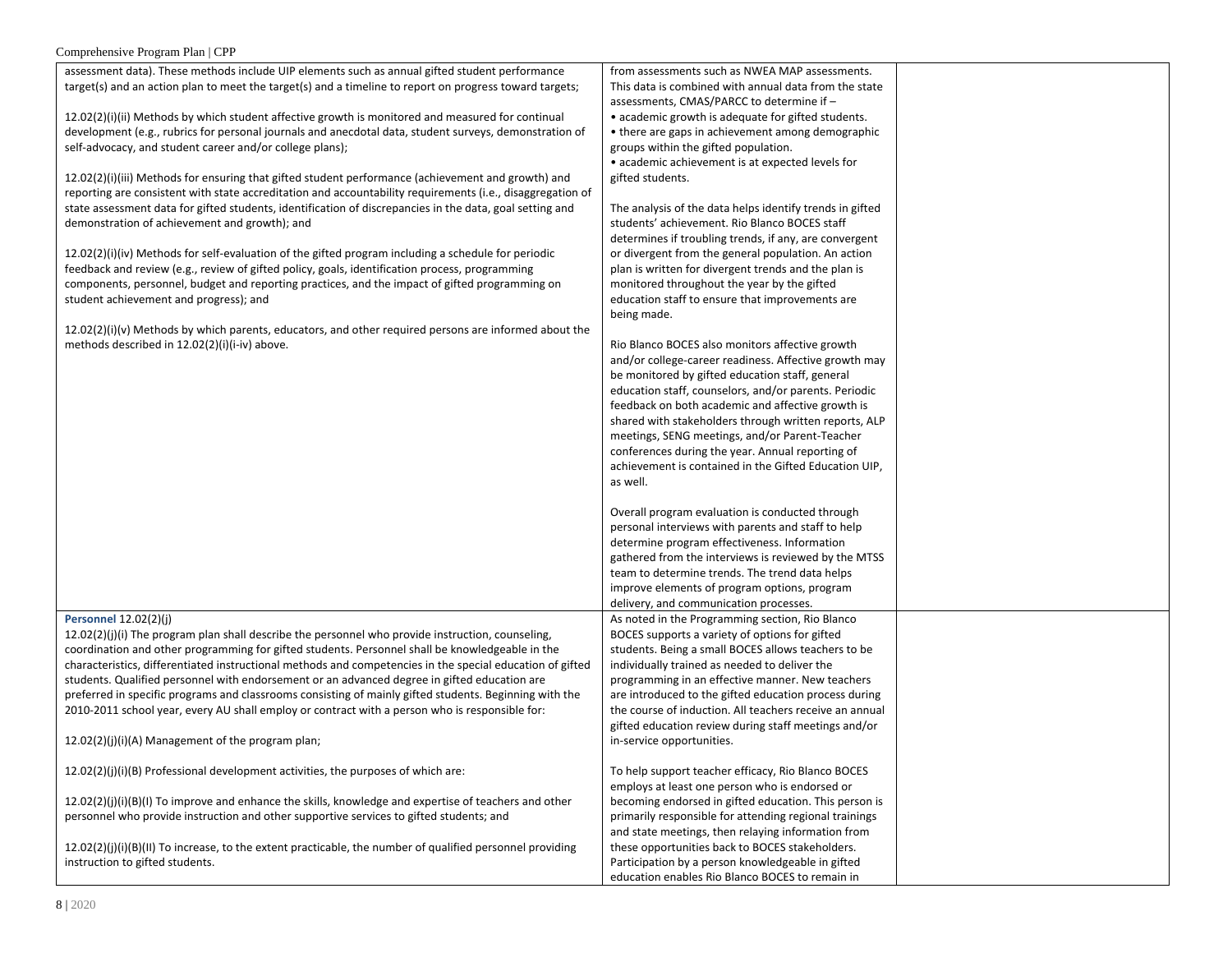| Comprehensive Program Plan   CPP                                                                                                                                                                                                                                                                                         |                                                                                                                                                                                                                       |  |  |  |
|--------------------------------------------------------------------------------------------------------------------------------------------------------------------------------------------------------------------------------------------------------------------------------------------------------------------------|-----------------------------------------------------------------------------------------------------------------------------------------------------------------------------------------------------------------------|--|--|--|
| $12.02(2)(j)(ii)$ The AU shall make good faith effort to hire and retain on at least a halftime basis one                                                                                                                                                                                                                | compliance with changing regulations as well as to                                                                                                                                                                    |  |  |  |
| qualified person to administer and monitor the implementation of the AU's gifted program.                                                                                                                                                                                                                                | stay abreast of current best practices.                                                                                                                                                                               |  |  |  |
| $12.02(2)(j)(iii)$ Administrative units should consider employing sufficient personnel for ALP writing and<br>monitoring, and differentiated instruction for gifted students.                                                                                                                                            | The Executive Director of the BOCES is responsible for<br>disseminating information regarding gifted education                                                                                                        |  |  |  |
| $12.02(2)(j)(iv)$ Administrative units should collaborate with universities and colleges for the<br>development of qualified personnel.                                                                                                                                                                                  | professional development opportunities, such as<br>college degree opportunities, to the staff via the two<br>gifted education coordinators. The coordinators<br>encourage staff participation and offer assistance as |  |  |  |
| $12.02(2)(j)(v)$ Personnel responsible for the instruction and learning of gifted students in core academic<br>areas must meet the requirements under federal law for highly qualified teachers.                                                                                                                         | needed.                                                                                                                                                                                                               |  |  |  |
| 12.02(2)(j)(vi) Paraprofessionals may serve in supportive roles, but may not be the sole instructional<br>provider, nor may such paraprofessionals be funded using state gifted education funds.                                                                                                                         |                                                                                                                                                                                                                       |  |  |  |
| $12.02(2)(j)(vii)$ The program plan shall also indicate the content of and means by which the AU supports<br>the acquisition and/or improvement of the knowledge and competencies of personnel through<br>appropriate professional development relating to the instruction, programming and counseling for               |                                                                                                                                                                                                                       |  |  |  |
| gifted students. (e.g., induction and in-service programs, job-embedded training and coaching, gifted<br>education workshops or institutes and college coursework). Key topics should include, but need not be<br>limited to, gifted characteristics and myths, differentiated instruction, affective needs, counseling, |                                                                                                                                                                                                                       |  |  |  |
| content instructional options and advanced curricular strategies (e.g., higher order thinking strategies).                                                                                                                                                                                                               |                                                                                                                                                                                                                       |  |  |  |
| Budget 12.02(2)(k)                                                                                                                                                                                                                                                                                                       | The Rio Blanco BOCES prepares an annual budget. The                                                                                                                                                                   |  |  |  |
| $12.02(2)(k)(i)$ The AU shall include in the annual plan a budget for gifted education which reflects the                                                                                                                                                                                                                | budget includes the funds that are received through                                                                                                                                                                   |  |  |  |
| collaborative efforts of the AU and cost of implementing the program elements and the student goals                                                                                                                                                                                                                      | the state allocation as well as funds that are                                                                                                                                                                        |  |  |  |
| stated in the annual comprehensive program plan. The budget shall detail the funding committed by the                                                                                                                                                                                                                    | contributed by each district. The funds may be used                                                                                                                                                                   |  |  |  |
| AU and funding requested from the Department. Funding committed by the AU shall be an amount<br>determined by the AU to contribute towards the AU's gifted student education program described in                                                                                                                        | on allowable expenses such as to pay stipends,<br>salaries for licensed gifted education personnel,                                                                                                                   |  |  |  |
| the AU's program plan. Funds requested from the Department may be used for:                                                                                                                                                                                                                                              | professional development opportunities, materials to                                                                                                                                                                  |  |  |  |
|                                                                                                                                                                                                                                                                                                                          | help with the education of gifted students, testing                                                                                                                                                                   |  |  |  |
| 12.02(2)(k)(i)(A) Salaries for appropriately licensed and endorsed personnel primarily serving gifted                                                                                                                                                                                                                    | materials, some technology, and other items as                                                                                                                                                                        |  |  |  |
| students (e.g., gifted education directors, coordinators, resource teachers, counselors and teachers of                                                                                                                                                                                                                  | appropriate.                                                                                                                                                                                                          |  |  |  |
| gifted classrooms);                                                                                                                                                                                                                                                                                                      |                                                                                                                                                                                                                       |  |  |  |
|                                                                                                                                                                                                                                                                                                                          | The Executive Director of the BOCES meets with the                                                                                                                                                                    |  |  |  |
| $12.02(2)(k)(i)(B)$ Professional development and training relating to gifted education;                                                                                                                                                                                                                                  | Superintendents of each member district to discuss                                                                                                                                                                    |  |  |  |
| 12.02(2)(k)(i)(C) Programming options and school counseling or affective guidance specific to gifted                                                                                                                                                                                                                     | local gifted education needs. The Executive Director<br>meets with the local Coordinators to discuss parent,                                                                                                          |  |  |  |
| students and their ALPs;                                                                                                                                                                                                                                                                                                 | teachers, and students requests for                                                                                                                                                                                   |  |  |  |
|                                                                                                                                                                                                                                                                                                                          | materials/programming.                                                                                                                                                                                                |  |  |  |
| 12.02(2)(k)(i)(D) Materials used in instructional programming for gifted education; and                                                                                                                                                                                                                                  |                                                                                                                                                                                                                       |  |  |  |
|                                                                                                                                                                                                                                                                                                                          | The Executive Director and Finance Director review                                                                                                                                                                    |  |  |  |
| 12.02(2)(k)(i)(E) Administrative costs (classified or grant fiscal staff), technology, and equipment                                                                                                                                                                                                                     | the feedback from the stakeholders to determine the                                                                                                                                                                   |  |  |  |
| necessary for the education of gifted students up to ten percent for any one of these limited<br>expenditures, and, not to collectively exceed twenty percent of the total amount requested from the                                                                                                                     | administrative unit's needs. This information is then<br>used to create the budget for the Gifted Education                                                                                                           |  |  |  |
| Department.                                                                                                                                                                                                                                                                                                              | Application. The administrative unit uses a                                                                                                                                                                           |  |  |  |
|                                                                                                                                                                                                                                                                                                                          | collaborative process to determine how to utilize                                                                                                                                                                     |  |  |  |
| 12.02(2)(k)(ii) Administrative units may contract with other AUs to establish and maintain gifted student                                                                                                                                                                                                                | gathered feedback from gifted education personnel,                                                                                                                                                                    |  |  |  |
| programs (e.g., art, music, online coursework, and counseling) for the education of gifted children,                                                                                                                                                                                                                     | student and parent groups.                                                                                                                                                                                            |  |  |  |
| sharing costs of student programing in accordance with terms of a contract. This action is optional based                                                                                                                                                                                                                |                                                                                                                                                                                                                       |  |  |  |
| upon available AU resources, and subject to AU discretion. An AU with less than six children who need a                                                                                                                                                                                                                  |                                                                                                                                                                                                                       |  |  |  |
| particular program may purchase services from one or more AUs that provide the appropriate gifted                                                                                                                                                                                                                        |                                                                                                                                                                                                                       |  |  |  |
| education program for individual or groups of gifted students. Gifted education personnel in these AUs<br>shall collaborate on the content and monitoring of such contracts.                                                                                                                                             |                                                                                                                                                                                                                       |  |  |  |
|                                                                                                                                                                                                                                                                                                                          |                                                                                                                                                                                                                       |  |  |  |